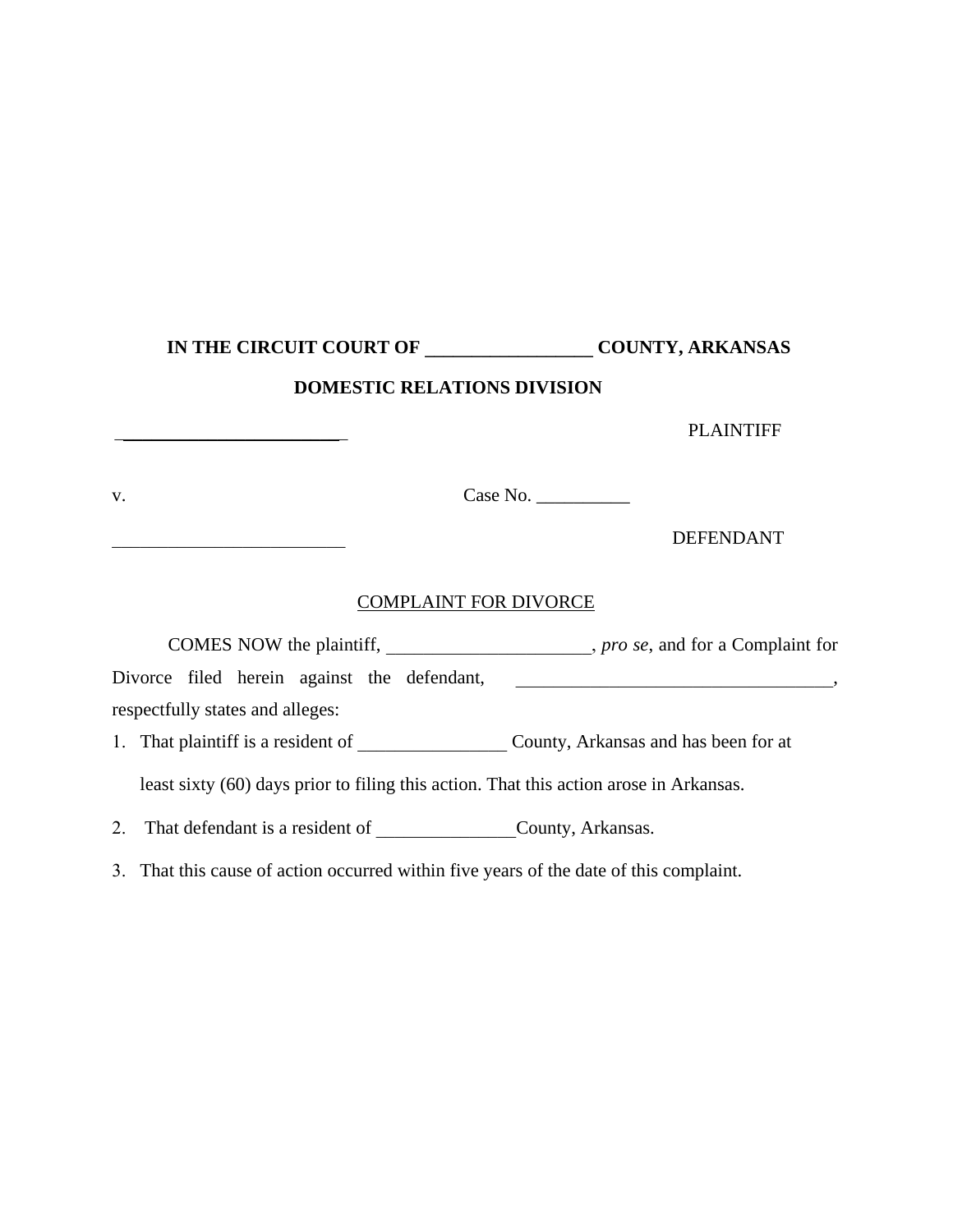4. That the plaintiff and defendant were lawfully married on  $\qquad \qquad$  in

and lived together as husband and wife until they separated on or about

\_\_\_\_\_\_\_\_\_\_\_\_\_\_; the parties have continued to live separate and apart since that date.

5. That during the course of the marriage defendant \_\_\_\_\_\_\_\_\_\_\_\_\_\_\_\_\_\_\_\_\_\_\_\_\_\_\_\_.

6. That there are no minor children of the marriage and none are expected.

7. That the plaintiff should be restored her former name of

8. That there are no marital property rights or debts to be adjudicated.

 $\overline{\phantom{a}}$  , and the set of  $\overline{\phantom{a}}$ 

WHEREFORE, plaintiff prays that he/she be granted an absolute divorce from the defendant; for restoration of plaintiff's former name,

\_\_\_\_\_\_\_\_\_\_\_\_\_\_\_\_\_\_\_\_\_\_\_\_\_\_\_\_\_\_\_\_\_\_\_

\_\_\_\_\_\_\_\_\_\_\_\_\_\_\_\_\_\_ , and for all other just and proper relief to which he/she is entitled.

Respectfully submitted,

 $\overline{\mathcal{A}}$   $\overline{\mathcal{A}}$   $\overline{\mathcal{R}}$   $\overline{\mathcal{A}}$   $\overline{\mathcal{A}}$   $\overline{\mathcal{A}}$   $\overline{\mathcal{A}}$   $\overline{\mathcal{A}}$   $\overline{\mathcal{A}}$   $\overline{\mathcal{A}}$   $\overline{\mathcal{A}}$   $\overline{\mathcal{A}}$   $\overline{\mathcal{A}}$   $\overline{\mathcal{A}}$   $\overline{\mathcal{A}}$   $\overline{\mathcal{A}}$   $\overline{\mathcal{A}}$   $\overline{\mathcal{A}}$   $\overline{\$ 

\_\_\_\_\_\_\_\_\_\_\_\_\_\_\_\_\_\_\_\_\_\_\_\_\_\_\_\_\_\_\_